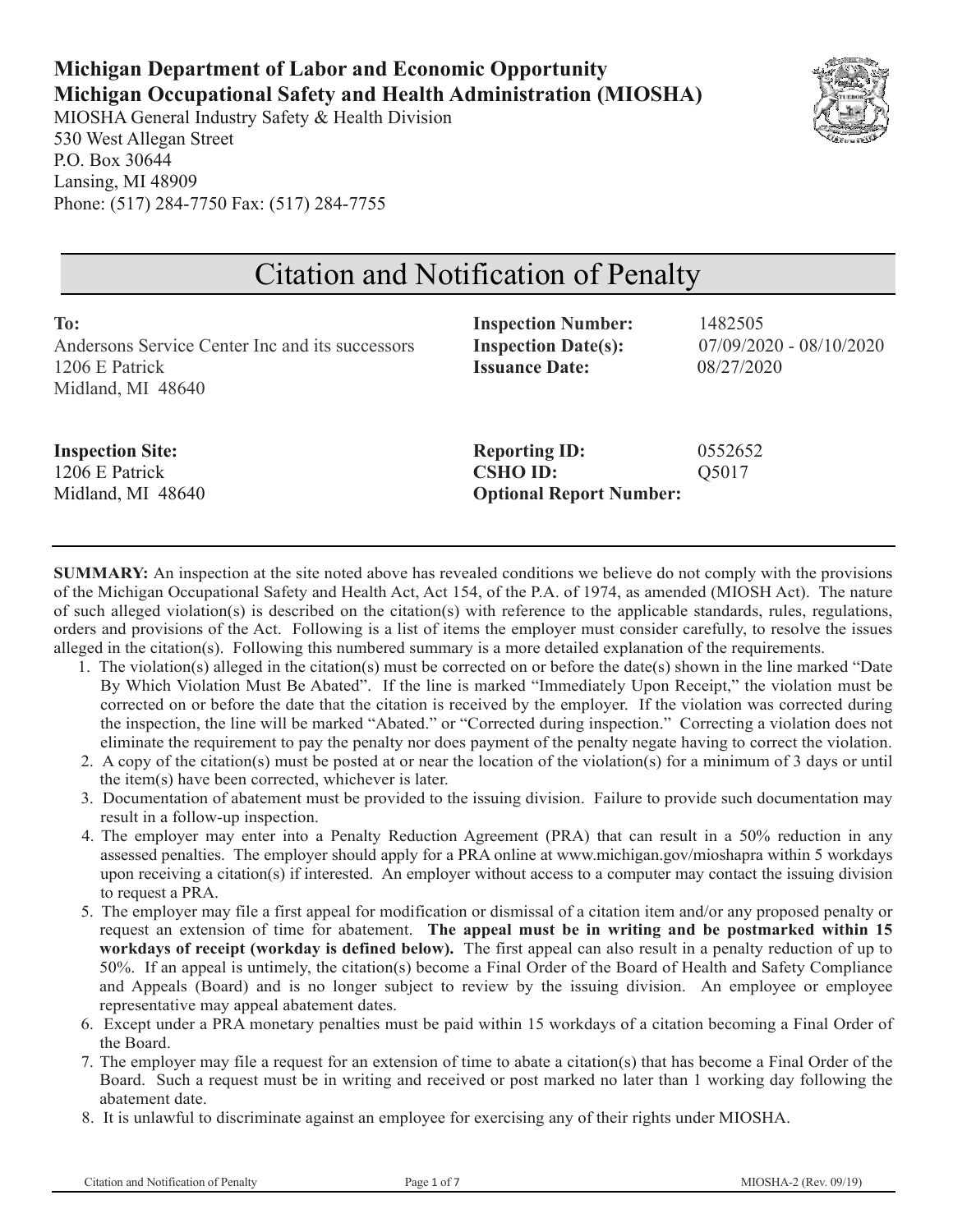Note: As defined in statutes, "workday" or "working day" means any day other than a Saturday, Sunday, or state legal holiday. The state legal holidays are:

January 1, New Year's Day The third Monday in January, Martin Luther King, Jr. Day February 12, Lincoln's birthday The third Monday of February, Washington's birthday The last Monday of May, Memorial or Decoration Day July 4, Independence Day The first Monday in September, Labor Day The second Monday in October, Columbus Day November 11, Veterans' Day The fourth Thursday of November, Thanksgiving Day December 25, Christmas Day

Please note whenever January 1; February 12; July 4; November 11; or December 25 fall on a Sunday, the next Monday following is deemed a public holiday (non-working day) for appeal purposes. However, there is no compensating day when one of the five dated holidays falls on a Saturday. Also, when computing the 15 working days, you do not count the date on which it is received; you start with the next working day. Additionally, the count is based on when the citation was received at the employer's location, not when it got to any particular person or office at the employer's location.

**I–CITATIONS:** The nature of the alleged violation(s) is described on the enclosed citation(s). These conditions must be corrected on or before the date(s) shown in the line marked "Date By Which Violation Must Be Abated." The issuing division may be contacted by telephone at the number indicated on the front of the citation for the purpose of discussing any issues related to the inspection or citation(s).

A copy of the citation(s) must be posted at or near the location of the violation for a minimum of 3 days or until the items have been corrected, whichever is later. The MIOSH Act provides for civil penalties of up to \$7,000 for each violation for failure to comply with posting requirements.

When compliance is achieved, a copy of the citation must be signed and returned to the issuing division along with documentation of abatement.

Documentation of abatement for citation items originally classified as "serious," "repeat," "fail-to-abate," "willful," or "instance-by-instance," require documentation as deemed appropriate by the issuing division. Examples of documentation for these violation classifications are:

(a) A detailed description of how the violation was abated.

(b) Work orders or an invoice indicating the corrective work that has been done.

(c) Photographs of the abated conditions.

(d) Other forms of conclusive evidence that your employees are no longer exposed to the hazard.

For citation items classified as "other," submitting to the issuing division a signed copy of the citation item indicating the item has been abated is acceptable documentation of abatement. Submitting a document in writing, certifying abatement of the particular citation item is also acceptable for citation items classified as "other."

If the employer does not provide adequate documentation of abatement, a re-inspection may be conducted. Failure to correct an alleged violation within the abatement period may result in new or additional proposed penalties.

Correcting a violation prior to the expiration of the abatement date does not eliminate the requirement to pay the penalty. Payment of the penalty does not eliminate the requirement of correcting the violation.

**II–PENALTY REDUCTION:** In addition to the appeal rights afforded by the MIOSH Act, the Michigan Occupational Safety and Health Administration has implemented a program for negotiating an expedited settlement of penalties with the employers known as a Penalty Reduction Agreement (PRA). This is a program designed to reach abatement of the hazard at the earliest possible opportunity and reduce the need for formal appeals. The penalty reduction (PRA) can result in a penalty reduction of 50% provided the issuing division and the employer agree to a number of specified conditions. These conditions include an agreement by the employer to accept all of the citations issued and to:

(a) Not appeal further.

(b) Abate all items within the abatement period.

- (c) Provide proof of abatement.
- (d) Pay all agreed upon penalties as required (within 15 working days of approval of the PRA.)
- (e) Abide by any other mutually agreed upon actions.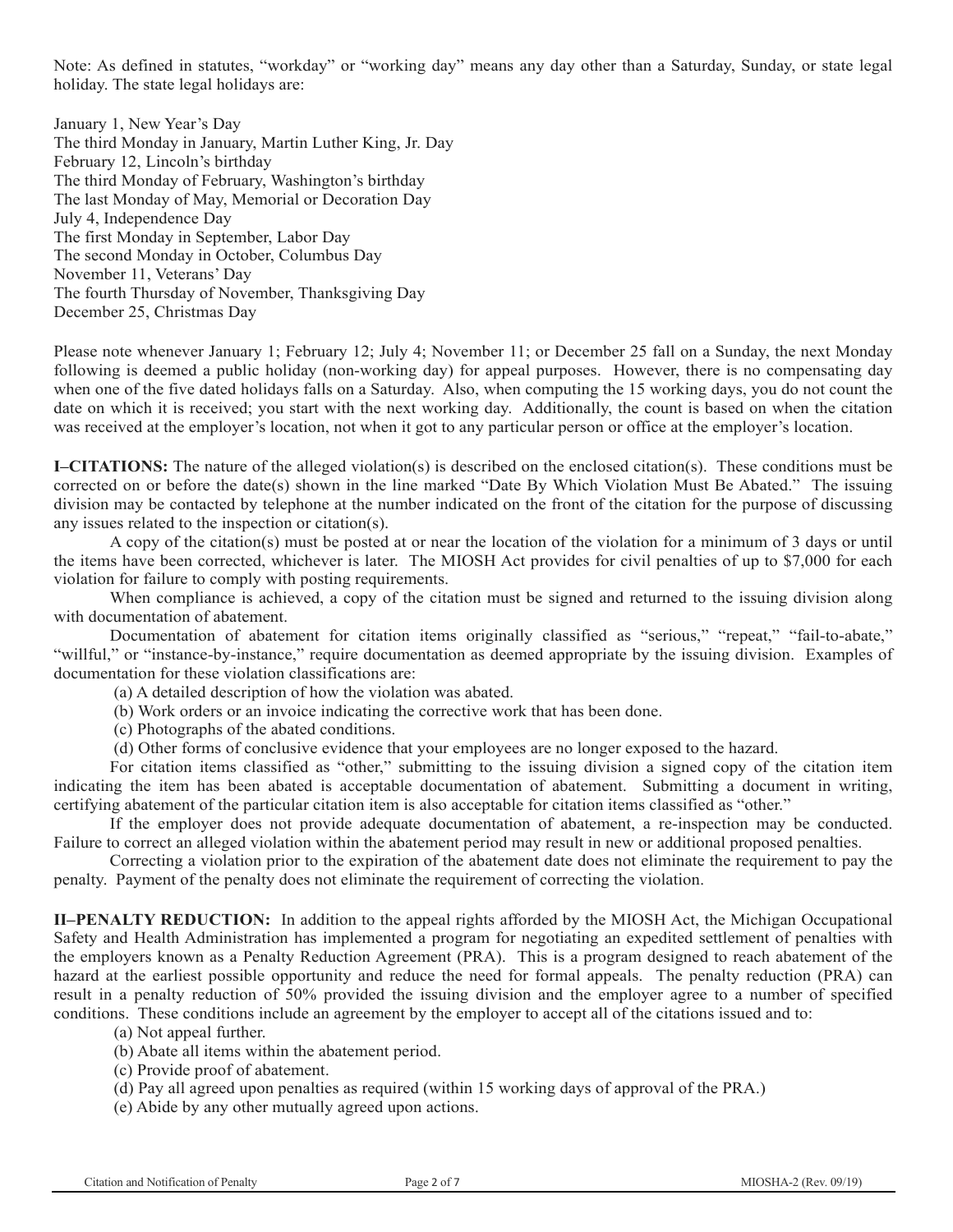Inspections involving a fatality, the Severe Violator Enforcement Program (SVEP), or willful citations are not eligible for the program. Construction citations must be confirmed as corrected by the issuing division before a penalty reduction agreement can be approved.

If you are interested in pursuing a PRA, you should apply online at www.michigan.gov/mioshapra **within 5 workdays upon receipt of the citation(s)**, but no later than the 15th workday beyond receipt of the citation(s). If you do not have access to a computer, you should contact the issuing division within the same timeframe to request a PRA. If the employer wishes to accept the conditions stated above and the process can be completed within 15 workdays from receipt, then no appeal need be filed.

**III–CITATION APPEAL:** An employer may file a first appeal to the issuing division in writing for modification or dismissal of a citation item and/or any proposed penalty or an extension of time for abatement. The first appeal can also result in a penalty reduction of up to 50% providing the issuing division and the employer agree to the conditions (a) through (e) as stated in Section II, PENALTY REDUCTION (above).

An employee or employee representative may appeal in writing the reasonableness of the abatement date(s). The envelope containing an appeal must be postmarked no later than the 15th workday following receipt of the citation.

If a citation is not appealed within 15 workdays of receipt, then the citation becomes a Final Order of the Board of Health and Safety Compliance and Appeals (Board). Final Order citations are not subject to review by the issuing division unless the Bureau of Hearings establishes good cause for the late appeal.

An appeal must specify the item(s) appealed and that portion of the item (e.g., violation, abatement date, penalty) which is being appealed and include a certification that the appeal has been posted or given to affected employees or their representatives. If the issuing division meets with the employer to discuss an appeal, the issuing division will notify the employee representative and allow attendance at the meeting.

The issuing division will notify an employer of its decision within 15 workdays of the receipt of the employer's written appeal. The decision must be posted at the location of the subject citation.

If an employer, employee or employee representative is not satisfied with this decision then they may file a second appeal. The appeal must be in writing and the envelope containing the second appeal must be postmarked within 15 workdays of the receipt of the issuing division's decision on the first appeal. If the issuing division's decision is not appealed then the citation becomes a Final Order of the Board.

**IV–PAYMENT OF MONETARY PENALTIES:** Unless subject to a PRA, payment must be made within 15 workdays of the date a proposed penalty of a citation becomes a Final Order of the Board. This would be the 30th workday after receipt of each citation item that is not appealed. For payment of a penalty, make a check or money order payable to the "State of Michigan" and remit to the issuing division at the address shown on the citation. Please record the inspection number, citation and item number on the check, money order or transmittal letter.

**V–EXTENSION OF TIME TO ABATE:** An employer may file a petition for modification of abatement date(s) (PMA) on an item of a citation, which has become a Final Order of the Board. The PMA must be submitted to the issuing division in writing by personal delivery or postmarked no later than one day following the abatement date, and a copy posted near the place the citation was posted. An employer must have made a good faith effort to correct the violation by the abatement date, and has or will not be successful because of factors beyond the employer's reasonable control. A PMA must include:

(a) Steps taken to achieve compliance.

(b) The specific additional abatement time necessary.

(c) The reasons the additional time is needed.

(d) Available interim steps being taken to safeguard the employees against the cited hazard during the abatement period.

(e) A certification that a copy of the PMA has been posted for employees at the location of the subject citation. The posted copy must remain posted for a minimum of 10 workdays.

If the issuing division or affected employees file an objection to the PMA within 10 workdays of the employer's filing date, the Board will schedule a hearing and advise the employer of the date, time, and place of the hearing.

**VI–EMPLOYEE DISCRIMINATION:** Section 65 of the MIOSH Act, prohibits discrimination by an employer against an employee for filing a complaint or exercising any rights under the MIOSH Act, as amended. If an employee believes that he or she was discharged or otherwise discriminated against as a result of filing a complaint, they may file a complaint with the MIOSHA Employee Discrimination Section within 30 days after the violation occurs.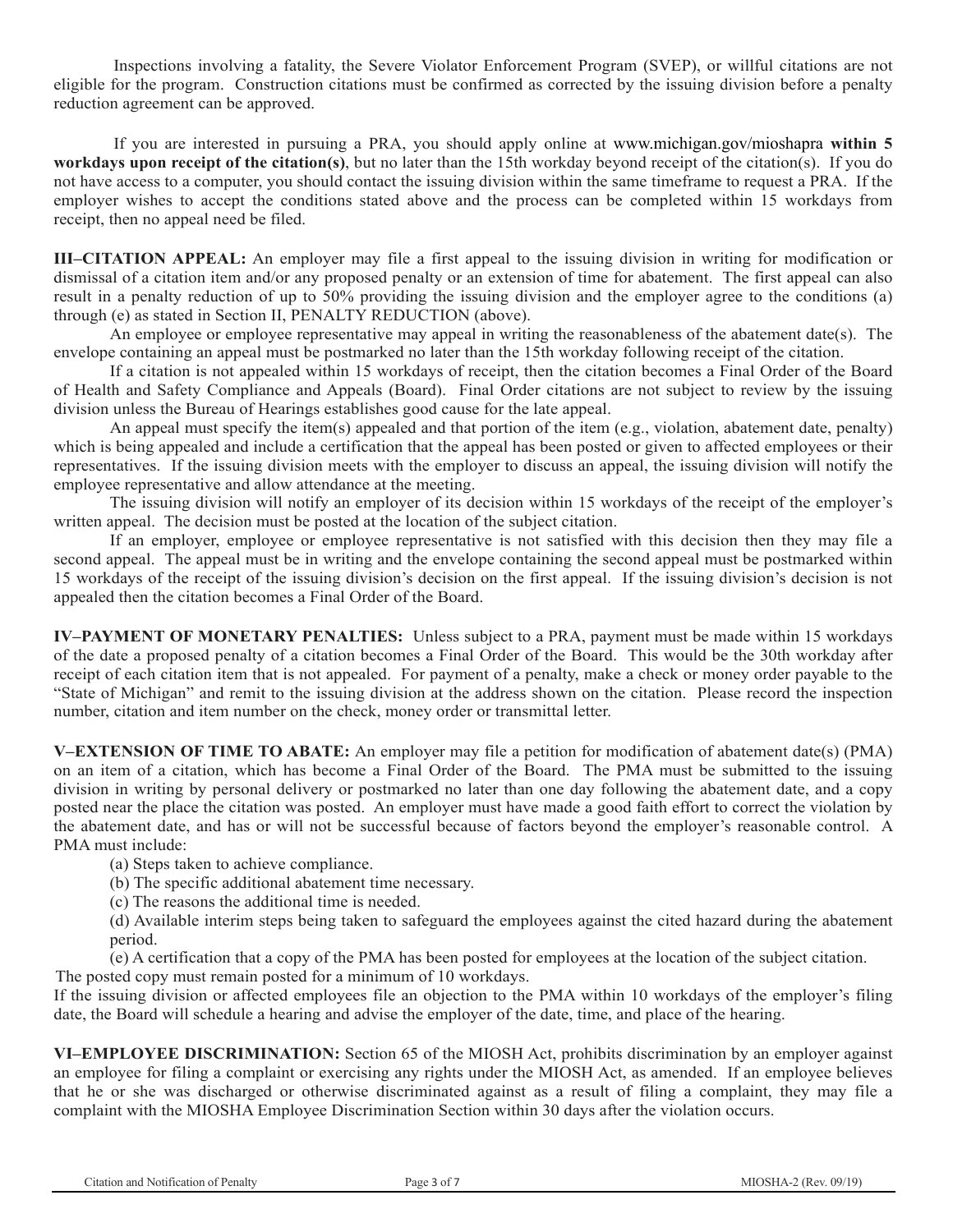**VII–STATE CONSULTATION EDUCATION AND TRAINING SERVICES:** The MIOSHA Consultation Education and Training (CET) Division offers a wide range of services to help businesses with their health and safety practices. CET services include: helping employers create a Safety and Health Management System, seminars and workshops, onsite consultations, hazard surveys, an equipment loan program and information material. The majority of CET services are provided free of charge to Michigan employers and employees. For information on these services, contact the CET Division at (517) 284-7720 or visit their web site at www.mi.gov/miosha.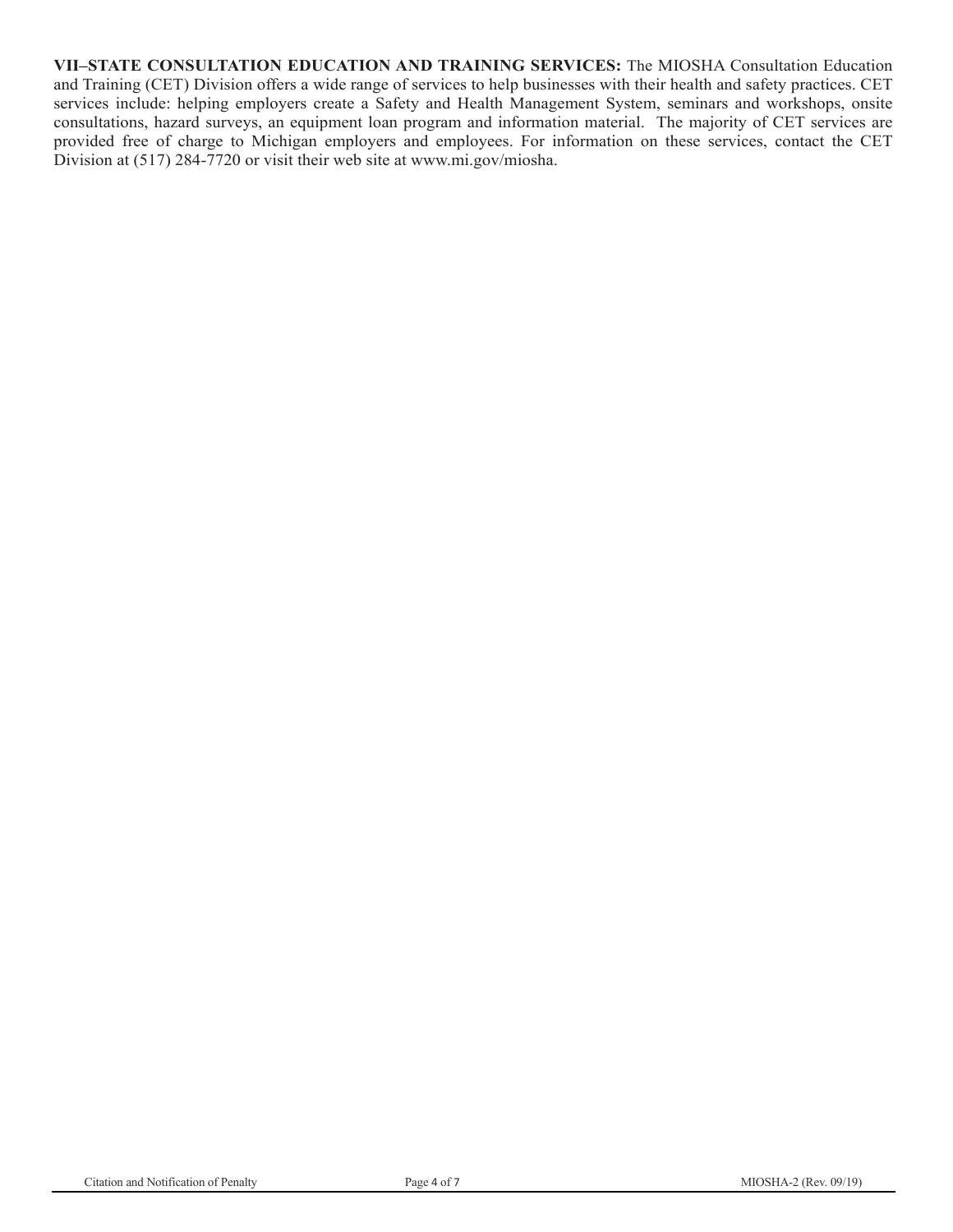**Michigan Department of Labor Inspection Number:** 1482505 **and Economic Opportunity Inspection Date(s):** 07/09/2020 - 08/10/2020 530 West Allegan Street **Issuance Date:** 08/27/2020 P.O. Box 30644

**Optional Reporting Number:** 

**Citation and Notification of Penalty**

Phone: (517) 284-7750 Fax: (517) 284-7755

**Company Name:** Andersons Service Center Inc and its successors **Inspection Site:** 1206 E Patrick, Midland, MI 48640

Lansing, MI 48909

Citation 1 Item 1 Type of Violation: **Serious**

408.1011(a): ACT 154, MICHIGAN OCCUPATIONAL SAFETY AND HEALTH ACT An employer shall furnish to each employee, employment and a place of employment that is free from recognized hazards that are causing, or are likely to cause, death or serious physical harm to the employee.

(The employer did not furnish employment and a place of employment which were free from recognized hazards that were causing or likely to cause death or serious physical harm to employees, in that employees were not protected from the hazard of contracting the virus, SARS-CoV-2 (severe acute respiratory syndrome coronavirus 2), the cause of Coronavirus Disease 2019 (COVID-19). On July 9, 2020, employees were observed performing automotive service repairs in an establishment that was opened to the public during the pandemic. The employer had not developed a COVID-19 preparedness and response plan which would have the following requirements:

a. Develop a COVID-19 preparedness and response plan. Within two weeks of resuming in-person activities, a business's or operation's plan must be made readily available to employees, labor unions, and customers, whether via website, internal network, or by hard copy.

b. Provide COVID-19 training to employees that covers, at a minimum: workplace infection-control practices, the proper use of personal protective equipment, steps the employee must take to notify the business or operation of any symptoms of COVID-19 or a suspected or confirmed diagnosis of COVID-19, and how to report unsafe working conditions.

c. Provide non-medical grade face coverings to the employees. Require face coverings to be worn when employees cannot consistently maintain six feet of separation from other individuals in the workplace, and consider face shields when employees cannot consistently maintain three feet of separation from other individuals in the workplace. Require face coverings in shared spaces, including during in-person meetings and in restrooms and hallways.

d. Place posters in the languages common in the employee population that encourage staying home when sick, cough and sneeze etiquette, and proper hand hygiene practices.

e. Designate one or more worksite supervisors to implement, monitor, and report on the COVID-19 preparedness and response plan. The supervisor must remain on-site at all times when employees are present on site. An on-site employee may be designated to perform the supervisory role.

f. Conduct a daily entry self-screening protocol for all employees or contractors entering the workplace, including, at a minimum, a questionnaire covering symptoms and suspected or confirmed exposure to people with possible COVID-19.

See pages 1 through 3 of this Citation and Notification of Penalty for information on employer and employee rights and responsibilities.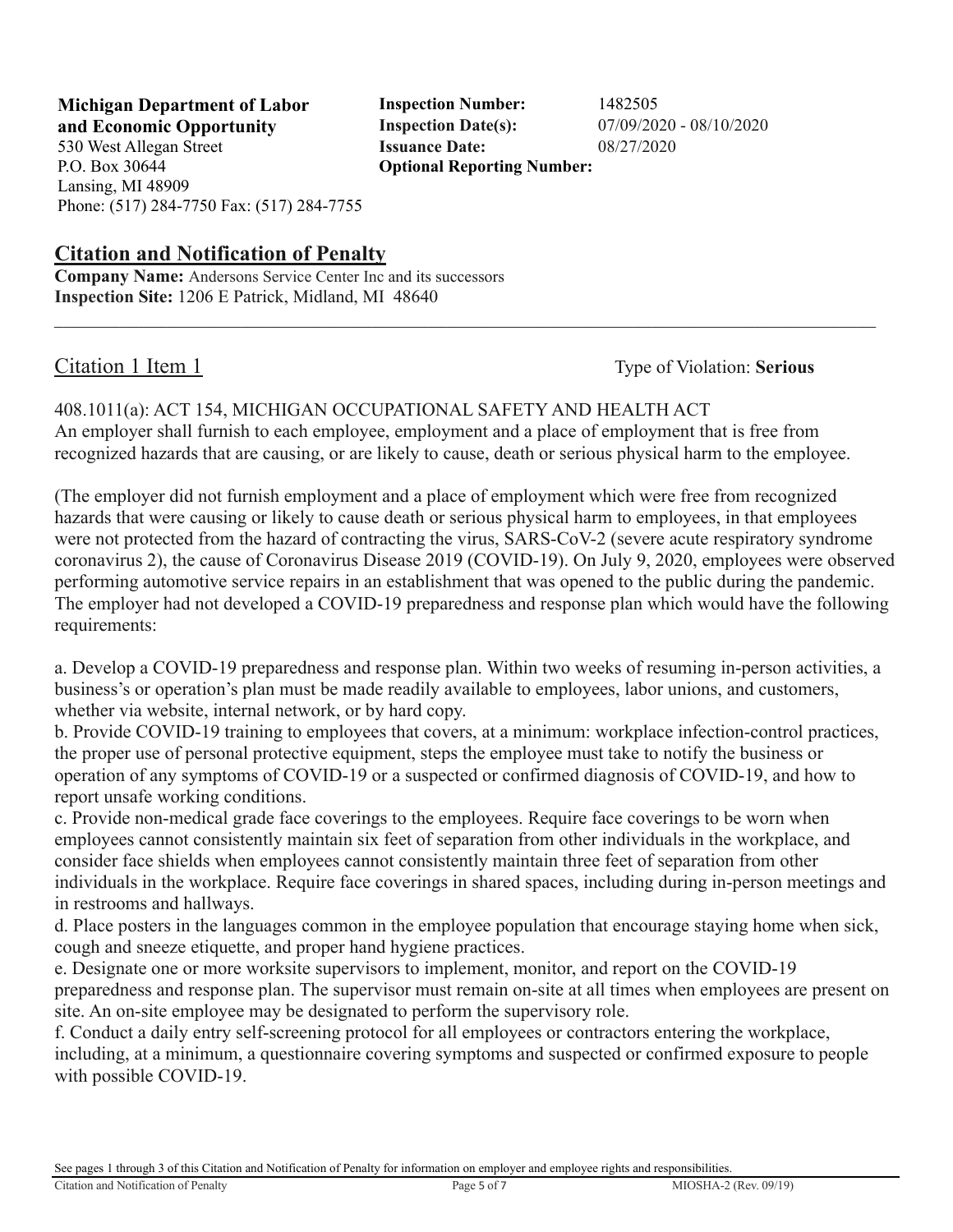**Michigan Department of Labor Inspection Number:** 1482505 **and Economic Opportunity Inspection Date(s):** 07/09/2020 - 08/10/2020 530 West Allegan Street **Issuance Date:** 08/27/2020 **Optional Reporting Number:** 

P.O. Box 30644 Lansing, MI 48909 Phone: (517) 284-7750 Fax: (517) 284-7755

### **Citation and Notification of Penalty**

**Company Name:** Andersons Service Center Inc and its successors **Inspection Site:** 1206 E Patrick, Midland, MI 48640

g. Increase facility cleaning and disinfection to limit exposure to COVID-19, especially on high-touch surfaces (e.g., door handles), paying special attention to parts, products, and shared equipment (e.g., tools, machinery, vehicles).

h. Make cleaning supplies available to employees upon entry and at the worksite and provide time for employees to wash hands frequently or to use hand sanitizer.

i. Post signs at store entrances instructing customers of their legal obligation to wear a face covering when inside the store.

Among other means, one feasible and acceptable methods of correcting this violation may include, but are not limited to, the following:

- a. Develop, implement, and maintain a COVID-19 preparedness and response plan.
- b. Provide training to employees regarding the safeguards and hazards related to COVID-19.
- c. Provide and enforce the use of face coverings for employees.
- d. Place signage on-site to inform employees of procedures related to COVID-19 symptoms and transmission.
- e. Delegate/assign someone as the on-site COVID-19 supervisor.
- f. Conduct, document, and maintain record(s) of daily screening(s) for employee(s).
- g. Disinfect/clean facility on a regular basis.
- h. Provide disinfectant and cleaning supplies for employees to utilize.
- i. Place signage to inform customers of requirement for face coverings.

| Date By Which Violation Must be Abated: | <b>September 30, 2020</b> |
|-----------------------------------------|---------------------------|
| <b>Proposed Penalty:</b>                | \$400.00                  |

**Authorized Signature**

See pages 1 through 3 of this Citation and Notification of Penalty for information on employer and employee rights and responsibilities.

 $\mathcal{L}_\text{max}$  and  $\mathcal{L}_\text{max}$  and  $\mathcal{L}_\text{max}$  and  $\mathcal{L}_\text{max}$  and  $\mathcal{L}_\text{max}$  and  $\mathcal{L}_\text{max}$